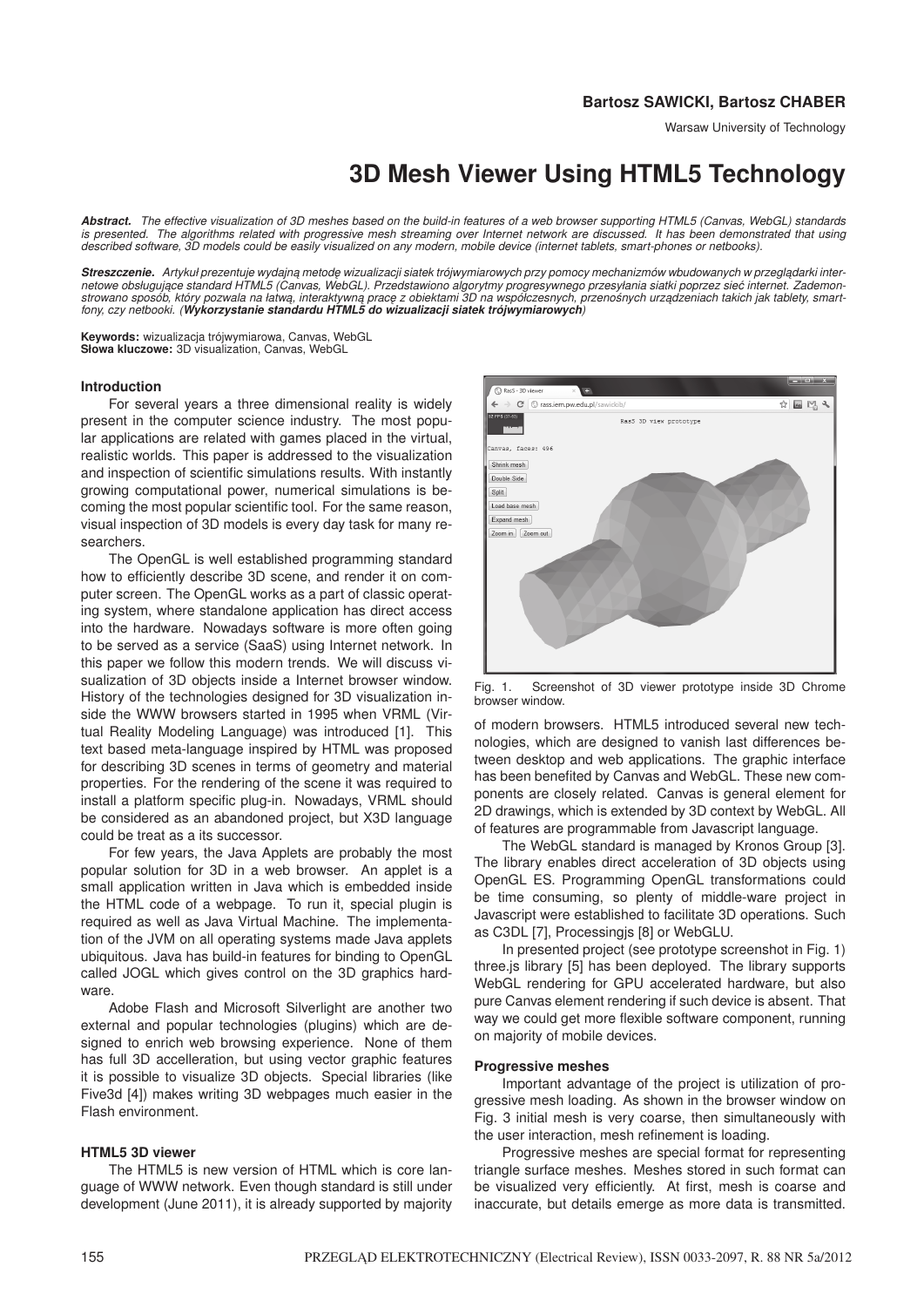Progressive meshes were introduced by Hoppe in the paper published in 1993 [10]. He described set of operations on surface mesh which can be used to optimize its structure while introducing the lowest error. In further works [11], Hoppe has stated, that using only sequence of only one operation called edgeCollapse initial mesh can be reduced in such a way, that it could be reconstructed. For every edgeCollapse operation exists reverting operation called vertexSplit. After applying sequence of collapses, one can get much smaller base mesh. It could be transmitted and display much faster than original, and then refined by sending vertexSplit operations for reconstruction.

Deployment of this algorithms gives an opportunity to control level of details of visualized mesh. Thus, it can be useful in mobile devices using limited hardware. Moreover, we can save bandwidth, since the base mesh is far smaller than the original one and user can stop the transmission of refinements anytime.

Many implementations of progressive meshes where proposed [13]. They differ mainly by algorithms used to determine order of collapsed edges. Authors use their own implementation [12]. In our approach determination which edges will be collapsed is based on minimization of approximated change of total volume of mesh introduced by collapsing edge. Details of algorithm are omitted here, since this paper is more about the efficiency in mobile and web environment.

Before transmission over the network, original mesh has to be processed into progressive form on the server side. Because it is done off-line on a powerful server, collapsing algorithm isn't crucial part when thinking about efficiency of the system.

# **Vertex split algorithm**

The vertex split algorithm is essential part of the progressive mesh reconstruction. Algorithm 1 and Fig. 2 presents how this operation works. Information needed for successful *edgeCollapse* inversion are packed in data set noted as a vs\_data. Authors of the paper define this data as a five vertice indexes and one 3D vector. Beside vertices initially forming an edge  $(v_a$  and  $v_b)$ , three other vertices are needed. Two of them are common vertices  $(c_0$  and  $c_1$ ) and one is direction vertex  $(n_d)$ . Common vertices are a vertices which are connected to the  $v_a$  and  $v_b$ . Direction vertex is the vertex which determines set of other vertices to reconnect. The 3D vector is a distance (coordinates difference) between  $v_a$  and  $v_b$ .

| Algorithm 1: Vertex split algorithm |  |  |  |  |  |
|-------------------------------------|--|--|--|--|--|
|-------------------------------------|--|--|--|--|--|

 $aF \leftarrow ad$ jancentFaces $(v_a)$ faces  $\leftarrow$  for Reconnection(aF,  $v_a$ , vs\_data) **for** *face* ∈ *faces* **do**  ${v_0, v_1, v_2} \leftarrow$  faceVertices(face) **if**  $v_0 = v_a$  **then**  $v_0 \leftarrow v_b$ **if**  $v_1 = v_a$  **then**  $v_1 \leftarrow v_b$ **if**  $v_2 = v_a$  **then**  $v_2 \leftarrow v_b$ **end**  ${v_a,v_b\rbrace \leftarrow \textsf{splitCoordinates}(\textsf{vs\_data})$ addNewVertex $(v<sub>b</sub>)$ addNewFace( $\{v_a, v_b, c_0\}$ ) addNewFace( $\{v_a, v_b, c_1\}$ )



Fig. 2. Illustration for vertex split algorithm. Vertex  $v_a$  is split into  $v_a$  and  $v_b$ . Three new edges and two faces are created and reconnected with whole mesh.

## **System architecture**

Designed system should be classified as a classical rich web-application. As could be seen in Fig. 3 system is divided into two parts. One is running inside the browser window (as a Javascript), and the second one is started by the Web server. Communication between browser and server is based on JSON [6] containers transmitted over http protocol.

The server part of the application (see Fig. 3, on the right) is operating on mesh stored in special progressive format (mesh.pgrid). In consists of the base tetrahedron and a vertex split dataset. And there are consequently two interfaces to receive progressive mesh: base\_mesh and refine mesh. The first is designed to get initial tetrahedron, then refine mesh is iteratively called to get successive parts of vertex split vector.

Client side (see left in Fig. 3) is responsible for real object displaying and user interaction. As stated before all of this is controlled by Javascript supported by three.js library. In the background client side script is communicating with server, and loads vertex split operations.

## **Adaptive resolution**

The algorithm presented in previous section provide a methodology to serve mesh in different levels of complexity. Now we are going to discuss strategies used to determinate maximum mesh complexity which could be managed by the browser running on a specific device. To control the process of refinement we need indicator of current hardware utilization. It should be universal and easy to calculated in Javascript environment. The most natural choice would be CPU load. Unfortunately, for security reasons Javascript code is separated in the sandbox without access to hardware measures. To find a solution we need to investigate animation technology provided by modern Internet browsers.

Majority of the animations on webpages are done using third party plugins, like Adobe Flash, but it is also well established technique to display frames of the animation by the use of a set Timeout () or a set Interval () functions. Apart from small differences, both of them works in similar way. They call another function or evaluates an expression at specified repetition (in milliseconds). This method is simple but also ineffective since rendering of complicated frame could cost a lot of numerical power. In 2010 developers of Mozilla Firefox proposed new API where browser can automatically control frequency of animation. In 2011 Google Chromium Team joined this project, and now we have official specification of a function named RequestAnimationFrame() [9]. In this new interface function is called as often as required to produce smooth animation. Currently it is adviced to make an animations using RequestAnimationFrame(), because this way browser could prevent situation when overload anima-